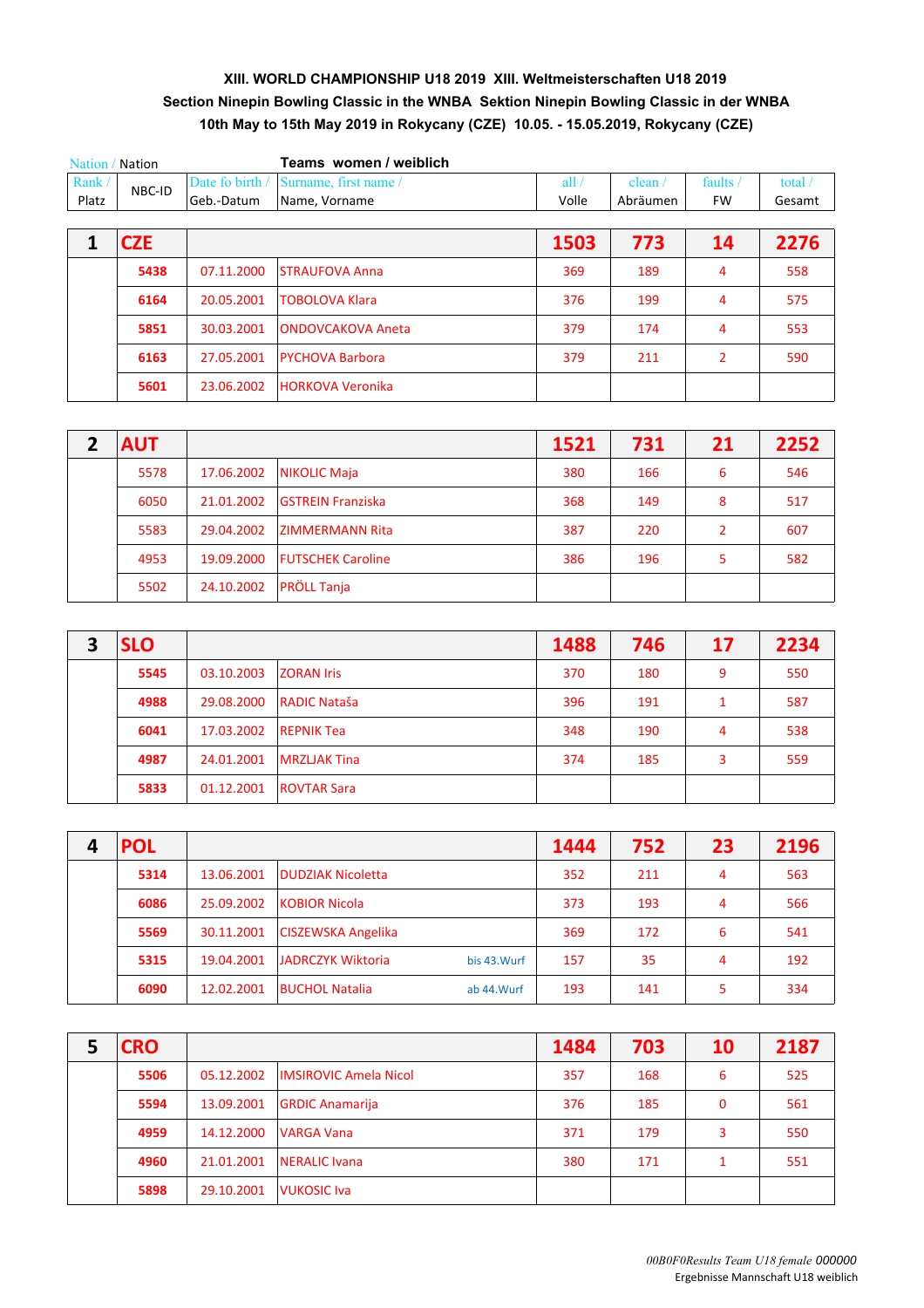## **XIII. WORLD CHAMPIONSHIP U18 2019 XIII. Weltmeisterschaften U18 2019 Section Ninepin Bowling Classic in the WNBA Sektion Ninepin Bowling Classic in der WNBA 10th May to 15th May 2019 in Rokycany (CZE) 10.05. - 15.05.2019, Rokycany (CZE)**

| Nation / Nation |            |                 | Teams women / weiblich |         |          |                                 |           |
|-----------------|------------|-----------------|------------------------|---------|----------|---------------------------------|-----------|
| Rank/           | NBC-ID     | Date fo birth / | Surname, first name /  | all $/$ | clean /  | faults $\overline{\phantom{a}}$ | total $/$ |
| Platz           |            | Geb.-Datum      | Name, Vorname          | Volle   | Abräumen | <b>FW</b>                       | Gesamt    |
|                 |            |                 |                        |         |          |                                 |           |
| 6               | <b>SRB</b> |                 |                        | 1502    | 684      | 28                              | 2186      |
|                 | 5553       | 26.07.2003      | <b>TROSIC Kristina</b> | 369     | 191      | 5                               | 560       |
|                 | 5931       | 20.08.2002      | <b>BODO Renata</b>     | 387     | 168      | 8                               | 555       |
|                 | 5554       | 25.11.2002      | <b>BARAC Jelena</b>    | 372     | 157      | 11                              | 529       |
|                 | 5555       | 19.06.2003      | <b>GRUJIC Miona</b>    | 374     | 168      | 4                               | 542       |
|                 | 4992       | 05.08.2000      | <b>PETROVIC Tanja</b>  |         |          |                                 |           |

| <b>SVK</b> |            |                            |              | 1504 | 679 | 27           | 2183 |
|------------|------------|----------------------------|--------------|------|-----|--------------|------|
| 4998       | 13.11.2001 | <b>SINTALOVA Natalia</b>   |              | 365  | 179 | $\mathbf{0}$ | 544  |
| 5676       | 01.08.2000 | <b>BEDNAROVA Zaneta</b>    |              | 371  | 174 | 5            | 545  |
| 5675       | 06.10.2000 | VAVROVA Vladimira          |              | 409  | 195 | 5            | 604  |
| 4997       | 27.11.2000 | <b>DURACKOVA Alexandra</b> | bis 35. Wurf | 140  | 26  | 5            | 166  |
| 6153       | 12.04.2001 | <b>MAKRANSKA Sona</b>      | ab 36. Wurf  | 219  | 105 | 12           | 324  |

| 8 | <b>ROU</b> |            |                                  | 1442 | 716 | 34 | 2158 |
|---|------------|------------|----------------------------------|------|-----|----|------|
|   | 6119       | 10.12.2003 | <b>SZABO Julia Emese</b>         | 369  | 216 | 5. | 585  |
|   | 5535       | 25.09.2002 | <b>BUDOI Noemi</b>               | 362  | 170 | 3  | 532  |
|   | 6120       | 12.05.2003 | <b>IONITA Andreea Christiana</b> | 362  | 164 | 12 | 526  |
|   | 5538       | 26.03.2003 | <b>BATO Judit Katalin</b>        | 349  | 166 | 14 | 515  |
|   |            |            |                                  |      |     |    |      |

| 9 | <b>GER</b> |            |                        |             | 1448 | 701 | 20 | 2149 |
|---|------------|------------|------------------------|-------------|------|-----|----|------|
|   | 4968       | 06.10.2000 | <b>JONES Samantha</b>  |             | 361  | 186 | 3  | 547  |
|   | 6131       | 31.07.2003 | <b>GUBITZ Saskia</b>   | bis 60.wurf | 167  | 80  | 2  | 247  |
|   | 5521       | 07.10.2002 | <b>FUHRMANN Selina</b> |             | 376  | 191 | 5  | 567  |
|   | 6135       | 24.09.2001 | <b>RUSS Melina</b>     |             | 379  | 161 |    | 540  |
|   | 6134       | 29.04.2001 | <b>RUNZER Roxanne</b>  | ab 61. Wurf | 165  | 83  | 3  | 248  |

| 10 | <b>ITA</b> |            |                       | 1460 | 689 | 26 | 2149 |
|----|------------|------------|-----------------------|------|-----|----|------|
|    | 5529       | 25.09.2003 | <b>PLATTER Saskia</b> | 375  | 159 | 5  | 534  |
|    | 6079       | 06.01.2003 | <b>HIRBER Sarah</b>   | 352  | 202 | 8  | 554  |
|    | 6080       | 05.12.2003 | <b>SANTER Jasmin</b>  | 365  | 138 | 10 | 503  |
|    | 5528       | 03.02.2003 | <b>GASSER Lisa</b>    | 368  | 190 | 3  | 558  |
|    | 4980       | 16.02.2001 | <b>PRADER Jasmin</b>  |      |     |    |      |